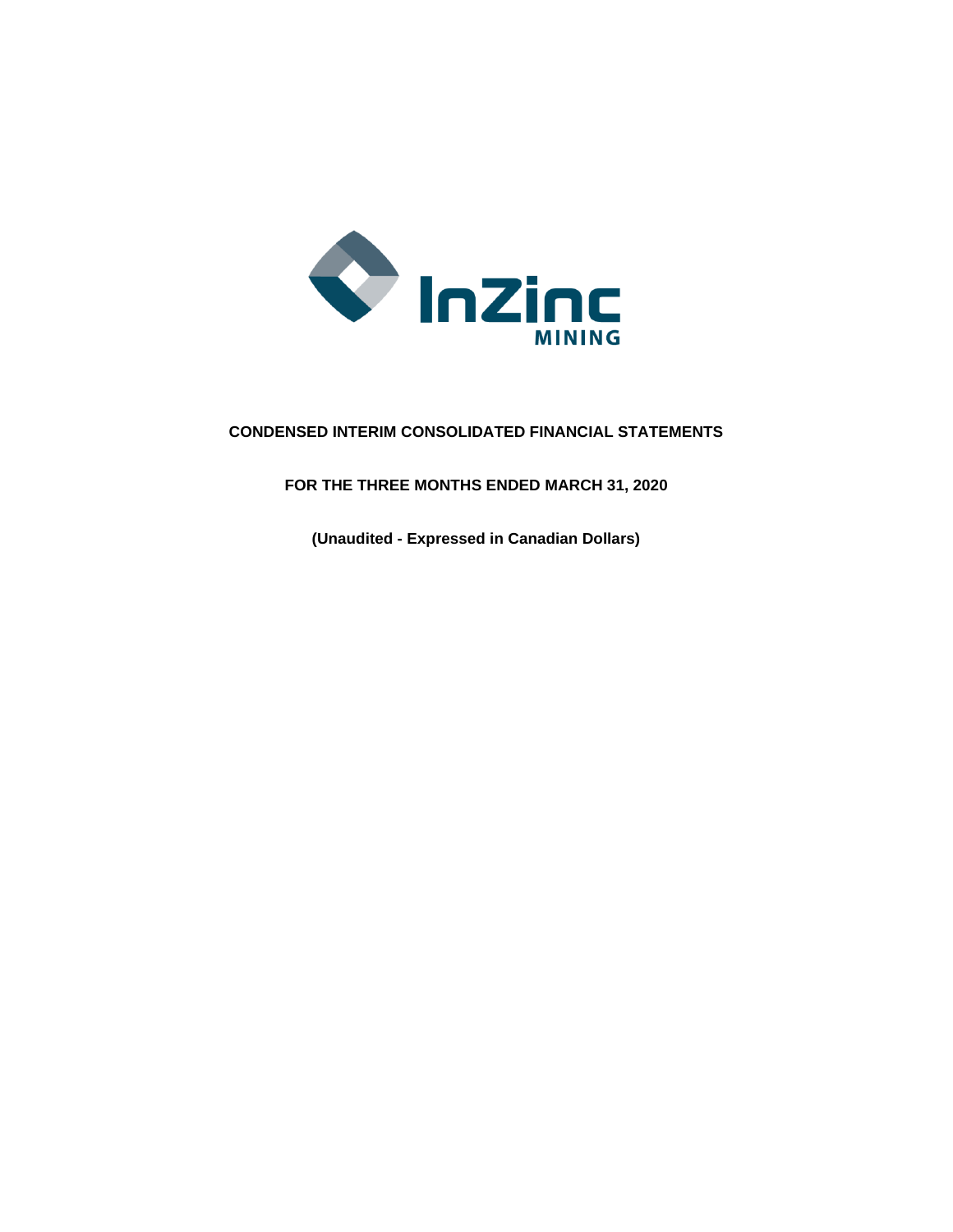### **NOTICE OF NO AUDITOR REVIEW OF CONDENSED INTERIM CONSOLIDATED FINANCIAL STATEMENTS**

Under National Instrument 51-102, Part 4, subsection 4.3(3)(a), if an auditor has not performed a review of the condensed interim consolidated financial statements, they must be accompanied by a notice indicating that an auditor has not reviewed the financial statements.

The Company's independent auditor has not performed a review of these condensed interim consolidated financial statements in accordance with standards established by the Chartered Professional Accountants of Canada for a review of interim financial statements by an entity's auditor.

The accompanying unaudited condensed interim consolidated financial statements for InZinc Mining Ltd. for the three months ended March 31, 2020 have been prepared by and are the responsibility of the Company's management.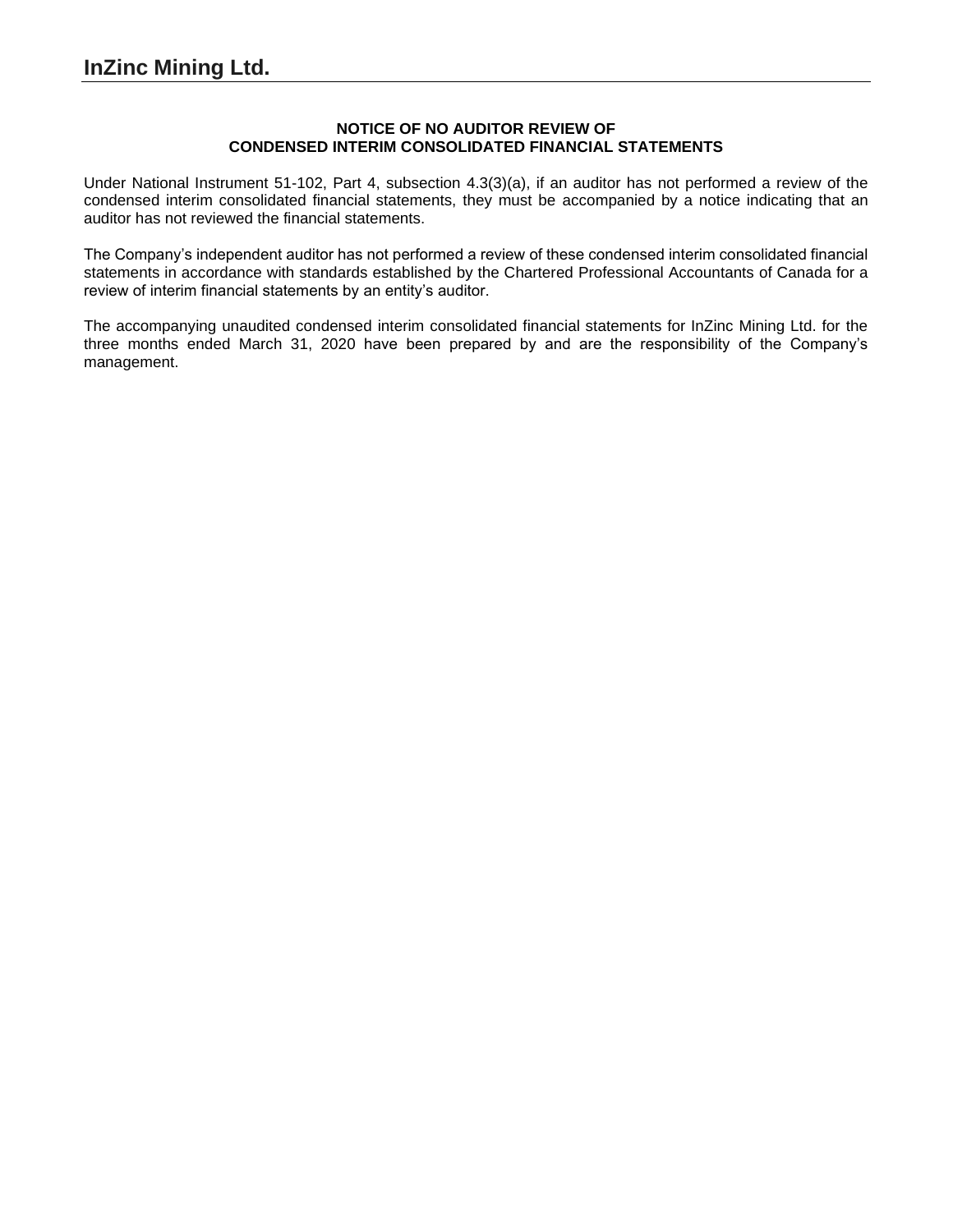# **CONDENSED INTERIM CONSOLIDATED STATEMENTS OF FINANCIAL POSITION**

(Unaudited - Expressed in Canadian Dollars)

As at

|                                                                                                                                | <b>March</b><br>31, 2020                                      | December<br>31, 2019                                         |
|--------------------------------------------------------------------------------------------------------------------------------|---------------------------------------------------------------|--------------------------------------------------------------|
| <b>ASSETS</b>                                                                                                                  |                                                               |                                                              |
| Current<br>Cash (Note 4)<br>Receivables (Note 5)<br>Prepaids<br>Marketable securities (Note 6)                                 | \$<br>376,635<br>1,137<br>16,844<br>145                       | \$<br>431,146<br>2,242<br>18,232<br>291                      |
| Reclamation deposits (Note 7)<br>Exploration and evaluation assets (Note 7)                                                    | 394,761<br>174,405<br>8,567,910                               | 451,911<br>163,461<br>8,531,852                              |
|                                                                                                                                | \$<br>9,137,076                                               | \$<br>9,147,224                                              |
| <b>LIABILITIES</b>                                                                                                             |                                                               |                                                              |
| Current<br>Accounts payable and accrued liabilities (Notes 8 and 10)                                                           | \$<br>23,904                                                  | \$<br>30,918                                                 |
| <b>SHAREHOLDERS' EQUITY</b>                                                                                                    |                                                               |                                                              |
| Share capital (Note 9)<br>Reserves - share-based (Note 9)<br>Reserves - accumulated other comprehensive loss<br><b>Deficit</b> | 17,713,150<br>729,551<br>(2, 144)<br>(9,327,385)<br>9,113,172 | 17,705,150<br>722,469<br>(1,998)<br>(9,309,315)<br>9,116,306 |
|                                                                                                                                | \$<br>9,137,076                                               | \$<br>9,147,224                                              |

Nature of operations and going concern (Note 1)

Approved on behalf of the Board:

*"Wayne Hubert" "John Murphy"*

Wayne Hubert, Director John Murphy, Director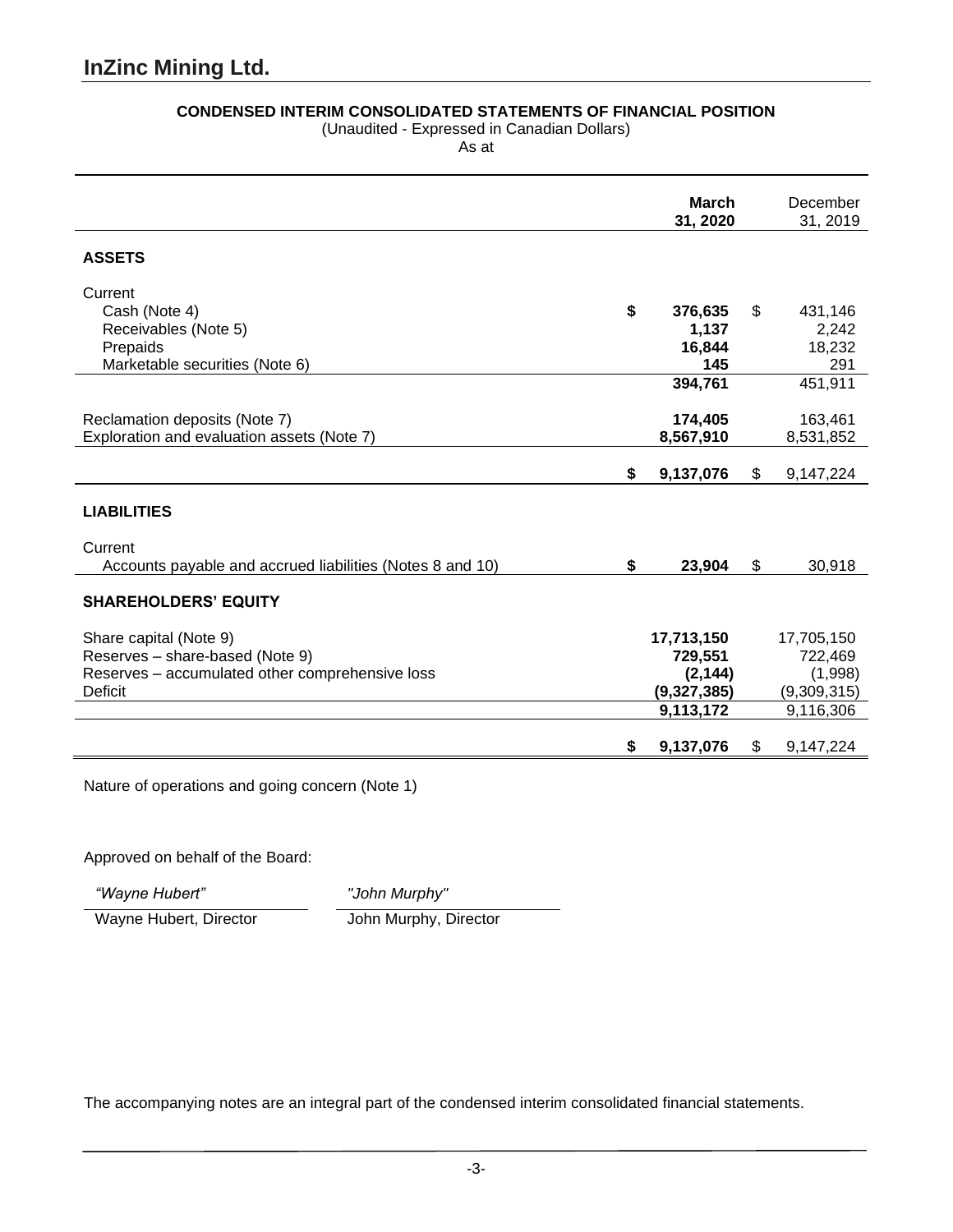# **CONDENSED INTERIM CONSOLIDATED STATEMENTS OF LOSS AND COMPREHENSIVE LOSS**

(Unaudited - Expressed in Canadian Dollars) For the three months ended

|                                                      |    | March 31,   | March 31,       |
|------------------------------------------------------|----|-------------|-----------------|
|                                                      |    | 2020        | 2019            |
|                                                      |    |             |                 |
| <b>EXPENSES</b>                                      |    |             |                 |
| Communication and investor relations                 | \$ | $1,085$ \$  | 2,123           |
| Filing and regulatory                                |    | 2,887       | 2,942           |
| Foreign exchange loss (gain)                         |    | (11, 333)   | 3,455           |
| Office and miscellaneous                             |    | 9,349       | 12,005          |
| Professional fees (Note 10)                          |    | 9,000       | 14,011          |
| Share-based compensation (Notes 9 and 10)            |    | 7,082       | 1,259           |
|                                                      |    |             |                 |
| Loss for the period                                  |    | (18,070)    | (35, 795)       |
|                                                      |    |             |                 |
| Unrealized loss on marketable securities             |    | (146)       | (375)           |
|                                                      |    |             |                 |
| Loss and comprehensive loss for the period           | S  | (18, 216)   | \$<br>(36, 170) |
|                                                      |    |             |                 |
| Basic and diluted loss per common share              | S  | $(0.00)$ \$ | (0.00)          |
|                                                      |    |             |                 |
| Weighted average number of common shares outstanding |    | 114,843,661 | 108,885,419     |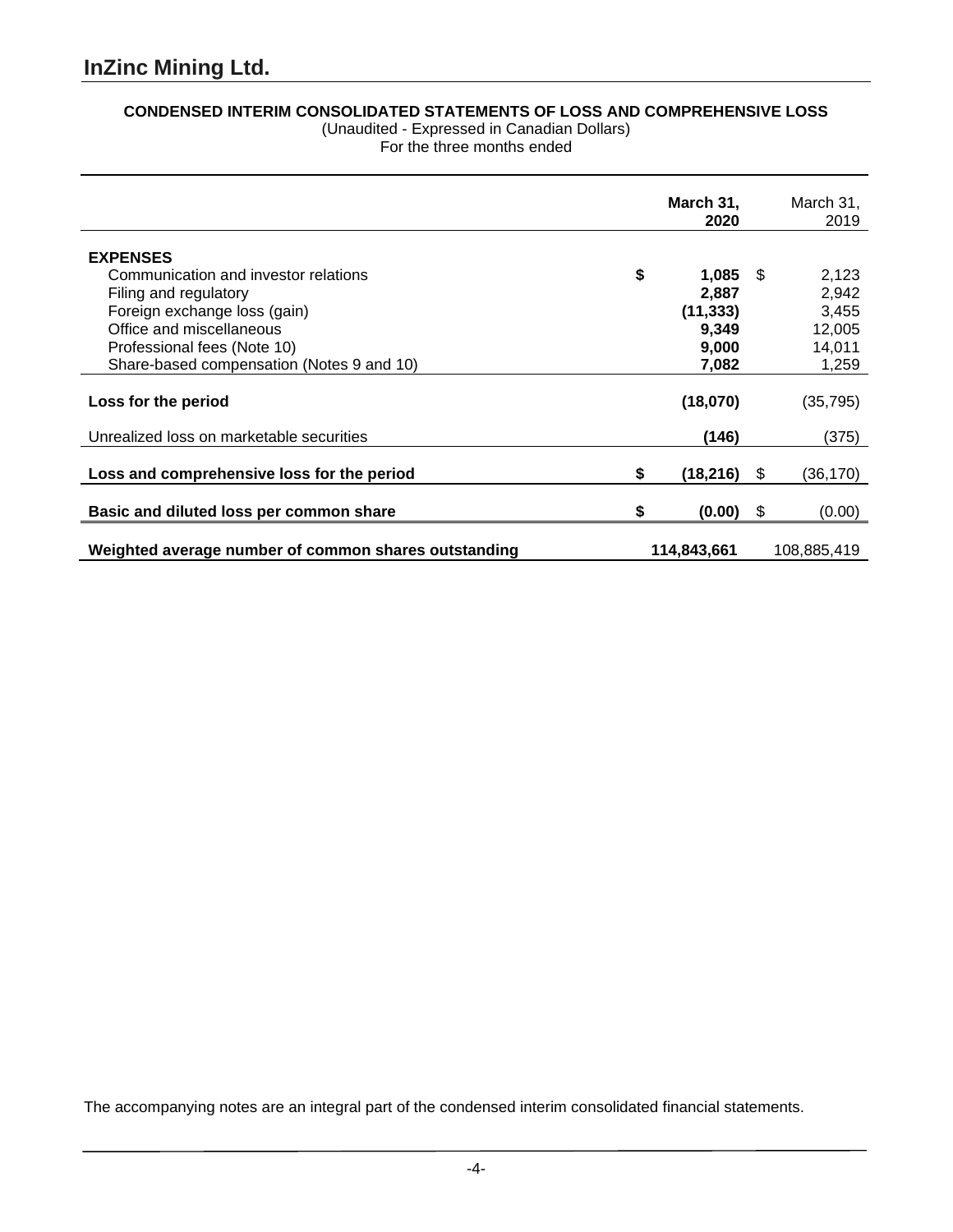# **CONDENSED INTERIM CONSOLIDATED STATEMENTS OF CHANGES IN SHAREHOLDERS' EQUITY**

(Unaudited - Expressed in Canadian Dollars)

|                                                                                                                                                    |               | Share capital |                          |         |                                                            |          |                |                                     |
|----------------------------------------------------------------------------------------------------------------------------------------------------|---------------|---------------|--------------------------|---------|------------------------------------------------------------|----------|----------------|-------------------------------------|
|                                                                                                                                                    | <b>Issued</b> | Amount        | Reserves-<br>share-based |         | Reserves-<br>accumulated<br>other<br>comprehensive<br>loss |          | <b>Deficit</b> | Total                               |
| Balance at December 31, 2018                                                                                                                       | 108,885,419   | \$17,348,969  | \$                       | 782,547 | \$                                                         | (1,519)  | \$ (9,081,557) | \$9,048,440                         |
| Share-based compensation<br>Unrealized loss on marketable securities<br>Loss for the period                                                        |               |               |                          | 1,259   |                                                            | (375)    | (35, 795)      | 1,259<br>(375)<br>(35, 795)         |
| Balance at March 31, 2019                                                                                                                          | 108,885,419   | \$17,348,969  | \$                       | 783,806 | \$                                                         | (1,894)  | \$ (9,117,352) | \$9,013,529                         |
| Balance at December 31, 2019                                                                                                                       | 114,685,419   | \$17,705,150  | \$                       | 722,469 | \$                                                         | (1,998)  | \$ (9,309,315) | \$9,116,306                         |
| Shares issued for exploration and evaluation assets<br>Share-based compensation<br>Unrealized loss on marketable securities<br>Loss for the period | 400,000       | 8,000         |                          | 7,082   |                                                            | (146)    | (18,070)       | 8,000<br>7,082<br>(146)<br>(18,070) |
| Balance at March 31, 2020                                                                                                                          | 115,085,419   | \$17,713,150  |                          | 729,551 | S                                                          | (2, 144) | \$ (9,327,385) | \$9,113,172                         |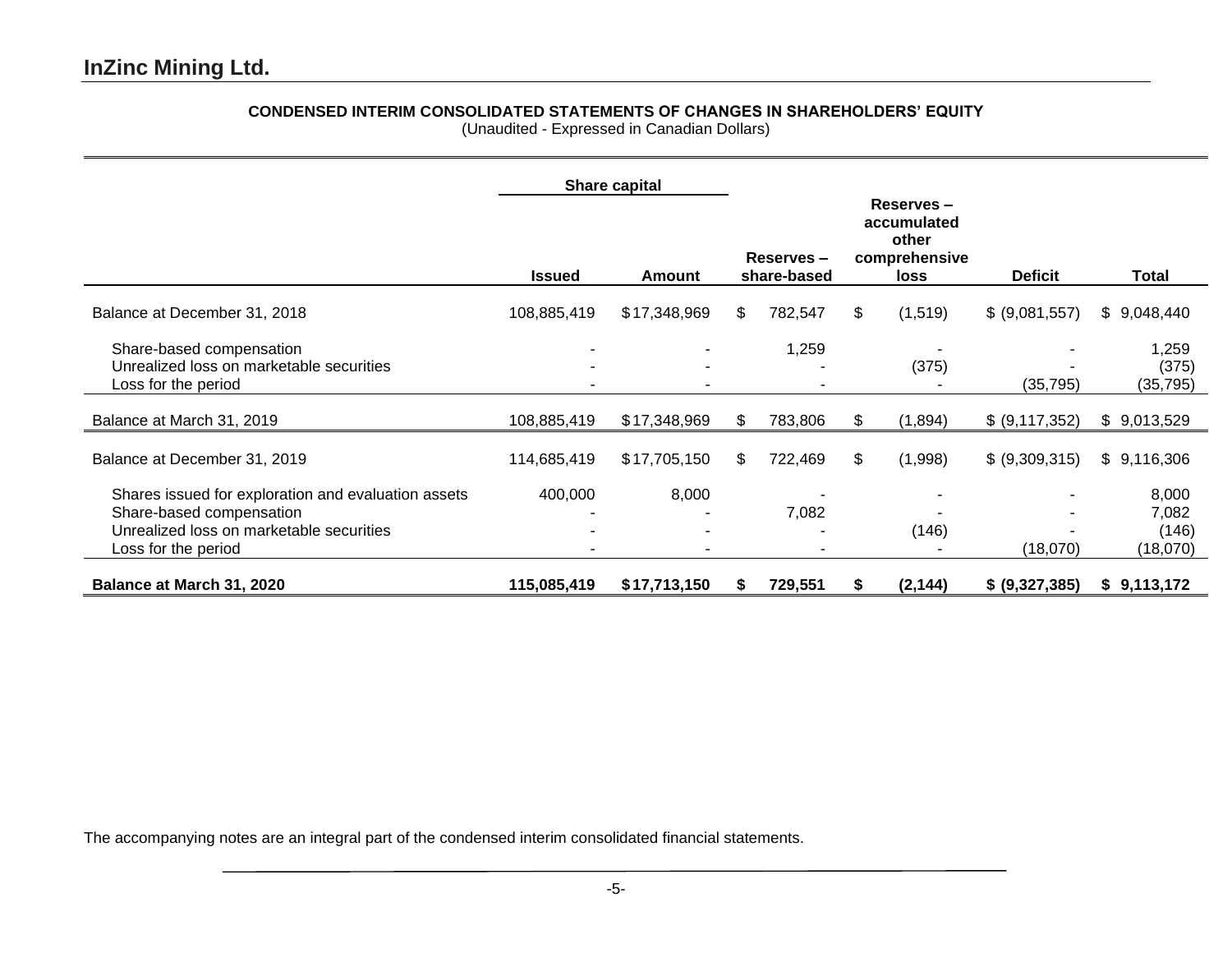# **CONDENSED INTERIM CONSOLIDATED STATEMENTS OF CASH FLOWS**

(Unaudited - Expressed in Canadian Dollars)

For the three months ended

|                                                                | March 31,<br>2020   |   | March 31,<br>2019 |
|----------------------------------------------------------------|---------------------|---|-------------------|
| <b>OPERATING ACTIVITIES</b>                                    |                     |   |                   |
| Loss for the period                                            | \$<br>$(18,070)$ \$ |   | (35, 795)         |
| Items not involving cash:                                      |                     |   |                   |
| Share-based compensation                                       | 7,082               |   | 1,259             |
| Unrealized foreign exchange loss (gain) on reclamation deposit | (10, 944)           |   | 2,686             |
| Changes in non-cash working capital items:                     |                     |   |                   |
| Receivables                                                    | 1,105               |   | 33,325            |
| Prepaids                                                       | 1,388               |   | (1,216)           |
| Accounts payable and accrued liabilities                       | (4, 763)            |   | (1,764)           |
| Cash used in operating activities                              | (24, 202)           |   | (1,505)           |
|                                                                |                     |   |                   |
| <b>CASH FROM INVESTING ACTIVITY</b>                            |                     |   |                   |
| Exploration and evaluation assets                              | (30, 309)           |   | (68,956)          |
| Cash used in investing activity                                | (30, 309)           |   | (68,956)          |
|                                                                |                     |   |                   |
| Change in cash during the period                               | (54, 511)           |   | (70, 461)         |
| Cash, beginning of period                                      | 431,146             |   | 597,620           |
|                                                                |                     |   |                   |
| Cash, end of period                                            | \$<br>376,635       | S | 527,159           |

Supplemental disclosure with respect to cash flows (Note 11)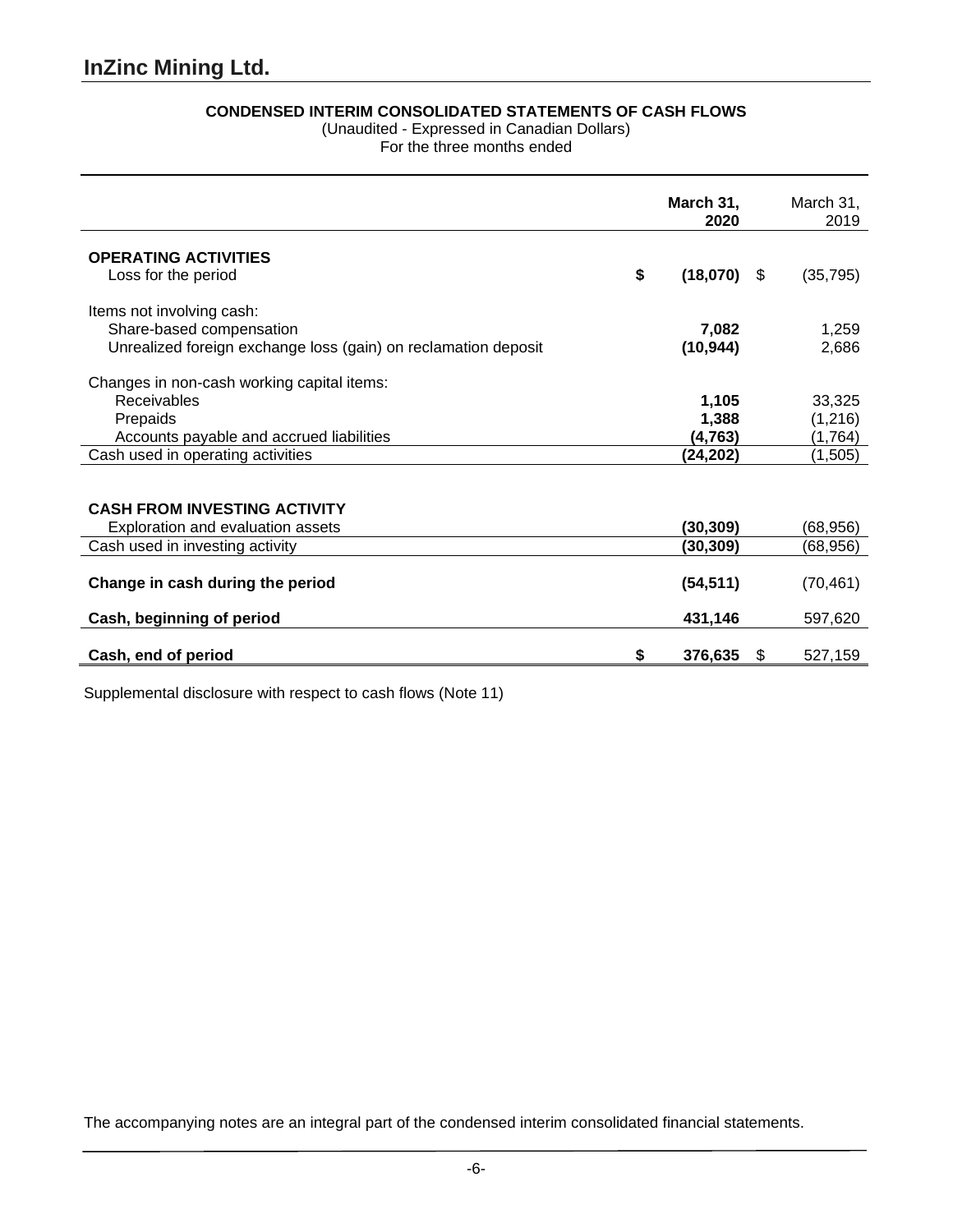# **1. NATURE OF OPERATIONS AND GOING CONCERN**

InZinc Mining Ltd. (the "Company") was incorporated on October 24, 1997 under the laws of British Columbia and was continued under the Canada Business Corporations Act in June 2002. The Company's registered and records office is at Suite 2300, Bentall 5, 550 Burrard Street, Box 30, Vancouver, BC, V6C 2B5. The Company's head office is at P.O. Box 48268, Station Bentall Centre, Vancouver, BC, V7X 1A2. The Company is listed on the TSX Venture Exchange ("TSX-V") under the trading symbol IZN.

The Company's principal business activities include the acquisition and exploration of mineral exploration and evaluation assets in the United States and Canada. The Company has not yet determined whether its exploration and evaluation assets contain ore reserves that are economically recoverable. The recoverability of the amounts shown for exploration and evaluation assets are dependent upon the existence of economically recoverable reserves, the ability of the Company to obtain necessary financing to complete the development of those reserves, and upon future profitable production. To date, the Company has not earned any revenues and is considered to be in the exploration stage.

These condensed interim consolidated financial statements have been prepared assuming the Company will continue on a going-concern basis. The Company has incurred losses since its inception and the ability of the Company to continue as a going-concern depends upon its ability to raise adequate financing and to develop profitable operations. These condensed interim consolidated financial statements do not include adjustments to amounts and classifications of assets and liabilities that might be necessary should the Company be unable to continue operations.

The continuance of the Company's operations is dependent on obtaining sufficient additional financing in order to realize the recoverability of the Company's investments in exploration and evaluation assets which is dependent upon the existence of economically recoverable reserves and market prices for the underlying minerals. Management closely monitors metal commodity prices, individual equity movements and the stock market to determine the appropriate course of action to be taken by the Company if favourable or adverse market conditions occur. Management estimates it has sufficient funds to operate for the upcoming twelve months.

In March 2020, the World Health Organization declared coronavirus COVID-19 a global pandemic. This contagious disease outbreak, which has continued to spread, and any related adverse public health developments have adversely affected workforces, economies, and financial markets globally, potentially leading to an economic downturn. It is not possible for the Company to predict the duration or magnitude of the adverse results of the outbreak and its effects on the Company's business or results of operations at this time.

# **2. BASIS OF PRESENTATION**

#### **Statement of compliance**

These condensed interim consolidated financial statements, including comparatives, have been prepared in accordance with IAS 34, Interim Financial Reporting, as issued by the International Accounting Standards Board ("IASB") and the interpretations of the IFRS Interpretations committee. They do not include all disclosures required by International Financial Reporting Standards ("IFRS") for annual financial statements, and, therefore, should be read in conjunction with the Company's audited consolidated financial statements for the year ended December 31, 2019, prepared in accordance with IFRS as issued by the IASB.

#### **Approval of the financial statements**

These condensed interim consolidated financial statements were authorized for issue by the Audit Committee and Board of Directors on May 27, 2020.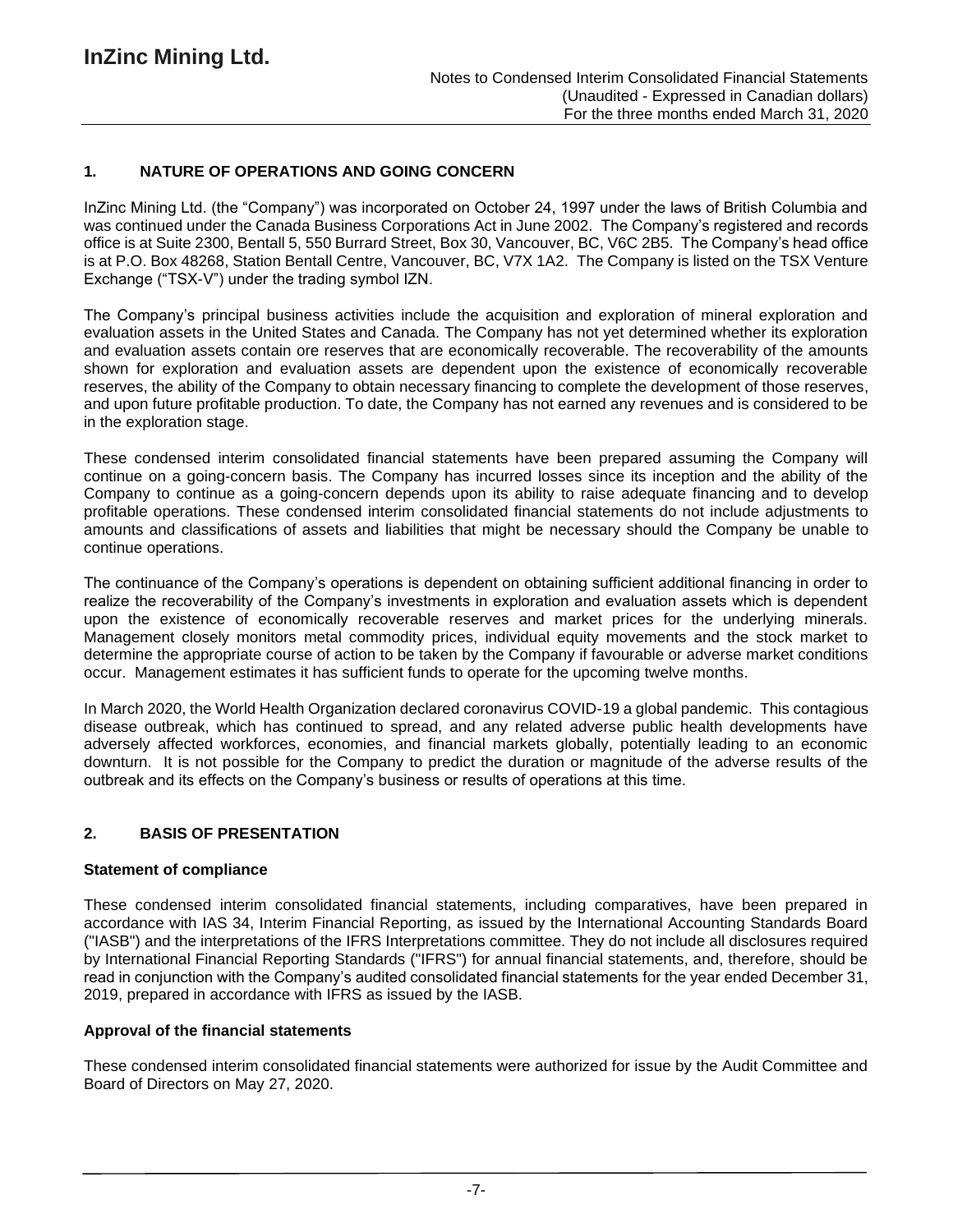# **2. BASIS OF PREPARATION** (cont'd…)

#### **Basis of presentation**

These condensed interim consolidated financial statements have been prepared on a historical cost basis except for certain non-current assets and financial instruments, which are measured at fair value. In addition, these condensed interim consolidated financial statements have been prepared using the accrual basis of accounting, except for cash flow information.

# **Functional and presentation currency**

These condensed interim consolidated financial statements are presented in Canadian dollars, unless otherwise noted, which is the functional currency of the parent and of its subsidiary.

### **Basis of consolidation**

These condensed interim consolidated financial statements of the Company include the accounts of the Company and its wholly-owned subsidiary, N.P.R. (US) Inc., a Nevada corporation, the principal activity of which is exploration in the United States. Control exists when the Company has the power, directly or indirectly, to govern the financial and operating policies of an entity so as to obtain benefits from its activities. All inter-company transactions and balances have been eliminated upon consolidation.

### **Significant estimates**

The preparation of these condensed interim consolidated financial statements in conformity with IFRS requires management to make certain estimates, judgments and assumptions that affect the reported amounts of assets and liabilities at the date of the condensed interim consolidated financial statements and the reported expenses during the period.

Although management uses historical experience and its best knowledge of the amount, events or actions to form the basis for judgments and estimates, actual results may differ from these estimates.

Estimates are made when applying accounting policies. The critical estimates that have the most significant effects on the amounts recognized in the condensed interim consolidated financial statements are as follows:

#### Economic recoverability and probability of future economic benefits of exploration and evaluation assets

Management has determined that exploration, evaluation, and related costs incurred which were capitalized may have future economic benefits and may be economically recoverable. Management uses several criteria in its assessments of economic recoverability and probability of future economic benefits including, geologic and other technical information, a history of conversion of mineral deposits with similar characteristics to its own properties to proven and probable mineral reserves, the quality and capacity of existing infrastructure facilities, evaluation of permitting and environmental issues and local support for the project.

### Valuation of share-based compensation

The Company uses the Black-Scholes Option Pricing Model for valuation of share-based compensation. Option pricing models require the input of subjective assumptions including expected price volatility, interest rate, and forfeiture rate. Changes in the input assumptions can materially affect the fair value estimate and the Company's earnings and equity reserves.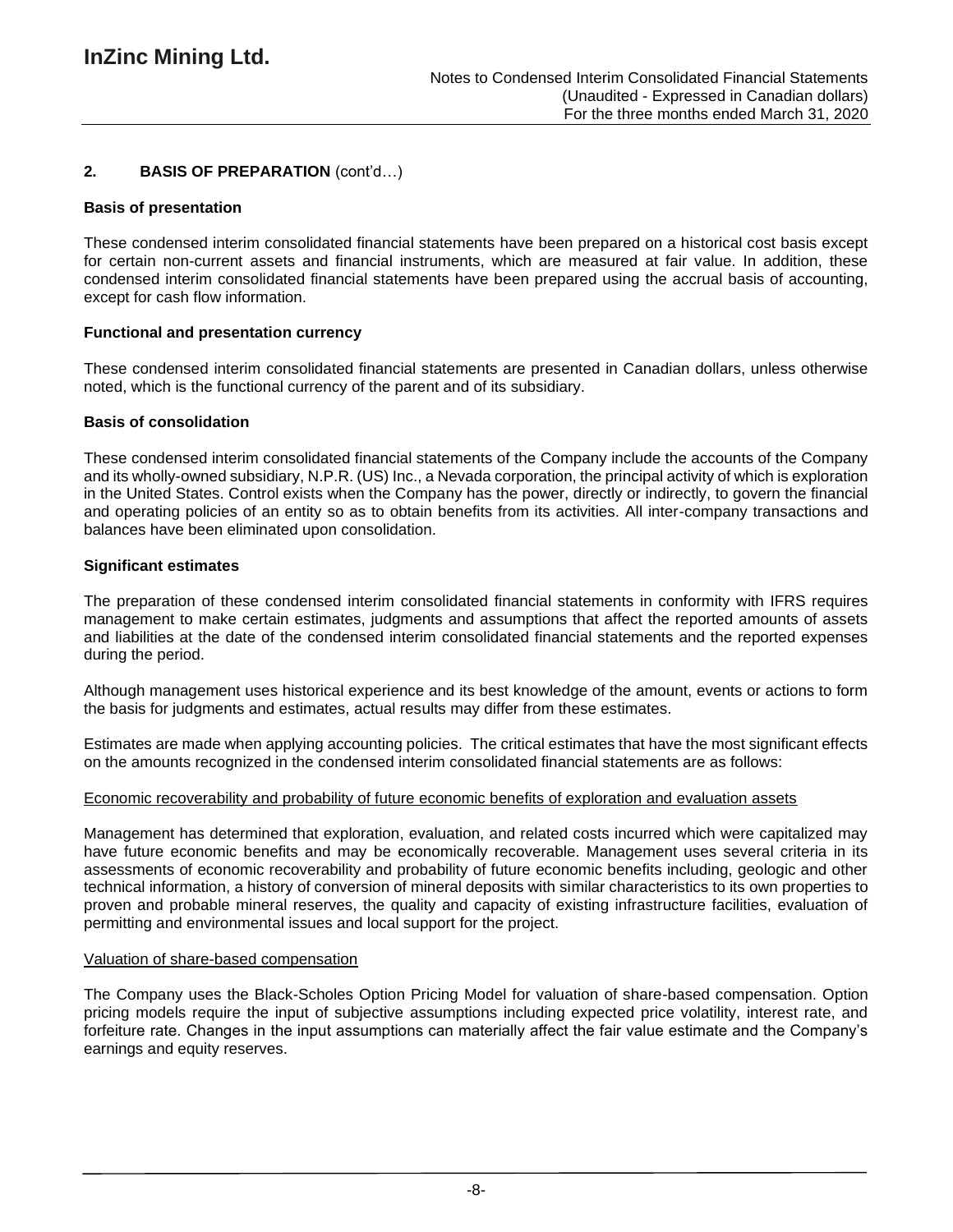# **2. BASIS OF PREPARATION** (cont'd…)

### **Significant judgments**

Information about critical judgments in applying accounting policies that have the most significant effect on the amounts recognized in these condensed interim consolidated financial statements are, but are not limited to, as follows:

### Determination of functional currency

The Company determines the functional currency through an analysis of several indicators such as expenses and cash flow, financing activities, retention of operating cash flows, and frequency of transactions with the reporting entity.

# **3. SIGNIFICANT ACCOUNTING POLICIES**

There have been no significant changes to the Company's significant accounting policies from those disclosed in the consolidated financial statements for the year ended December 31, 2019.

# **4. CASH**

Cash is comprised as follows:

|                                                                              | March<br>31, 2020 |   | December<br>31, 2019 |
|------------------------------------------------------------------------------|-------------------|---|----------------------|
| Cash in Canadian financial institutions<br>Cash in US financial institutions | 372,727<br>3,908  | S | 426,196<br>4,950     |
|                                                                              | 376,635           |   | 431,146              |

# **5. RECEIVABLES**

Receivables are comprised as follows:

|                       | <b>March</b><br>31, 2020 | December<br>31, 2019 |
|-----------------------|--------------------------|----------------------|
| <b>GST receivable</b> | 1,137                    | 2,242                |
|                       | 1.137                    | 2,242                |

# **6. MARKETABLE SECURITIES**

As at March 31, 2020 the fair market value of the securities held was \$145 (December 31, 2019 - \$291).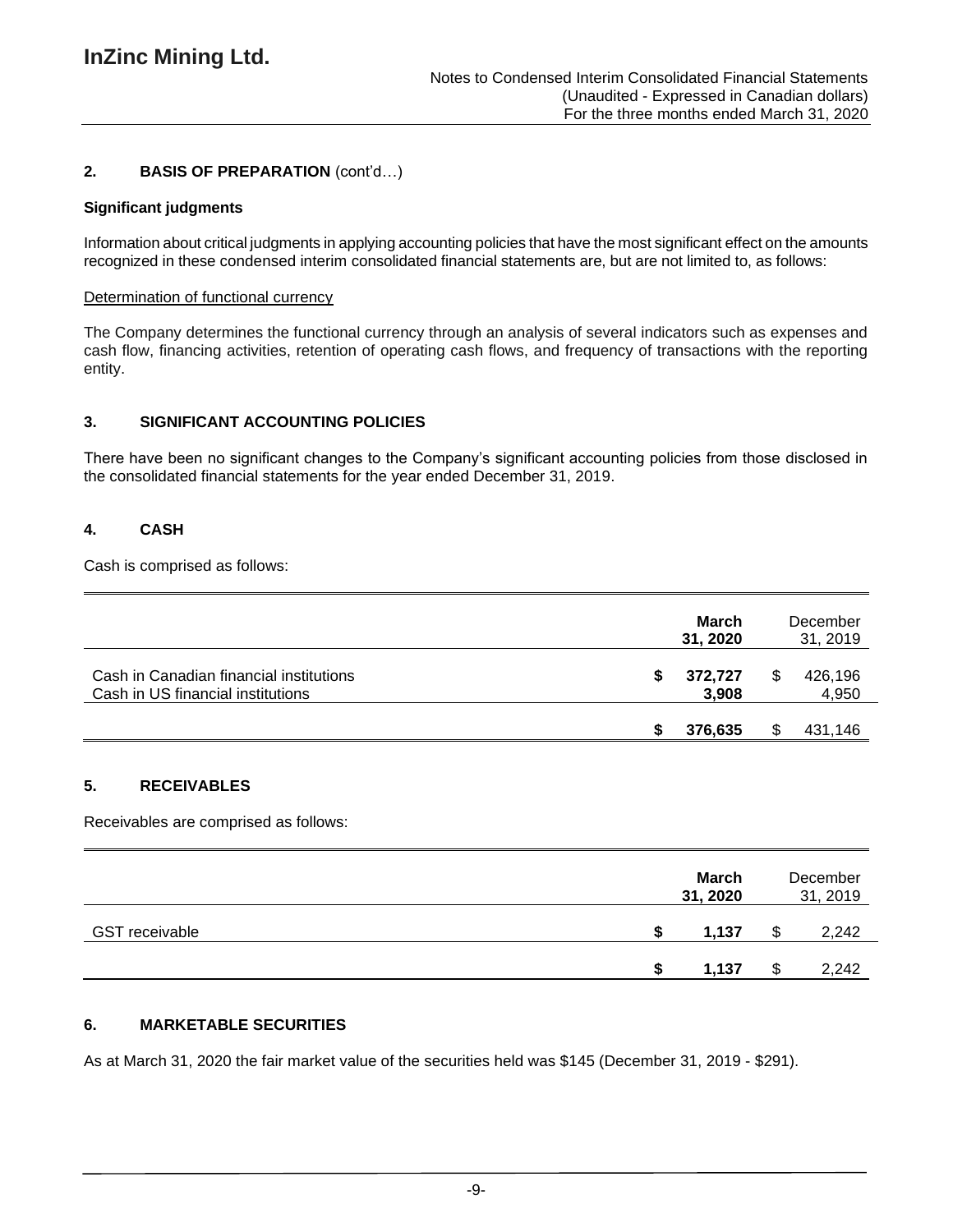# **7. EXPLORATION AND EVALUATION ASSETS**

Title to exploration and evaluation assets involves inherent risks due to difficulties of determining the validity of certain mineral claims and leases as well as the potential for problems arising from the frequently ambiguous conveyancing history characteristic of many exploration and evaluation assets. The Company has investigated the titles to its exploration and evaluation assets and, to the best of its knowledge, the titles are in good standing.

#### **West Desert property**

The Company holds a 100% interest in various mining claims and a mineral lease referred to as the West Desert property ("West Desert"), located in Utah, USA. The property is subject to a 1.5% net smelter returns royalty ("NSR") and a future cash payment of \$1,000,000, upon the completion of a financing necessary to bring West Desert into production.

### **PX property**

The Company holds a 100% interest in various mining claims referred to as the PX property ("PX"), located in Utah, USA.

#### **Indy property**

On October 17, 2016, subsequently amended April 2, 2020, the Company entered into an option agreement with Pac Shield Resources Inc. ("PSR"), a private British Columbia company, to acquire a 100% interest in and to certain mineral claims located in the central British Columbia referred to as the Indy Property ("Indy").

To acquire Indy, the Company must make cash payments totaling \$315,000, issue a total of 2,400,000 common shares, and complete work commitments of \$2,600,000, as follows:

|                              | <b>Acquisition</b><br>in cash | <b>Acquisition</b><br>in shares | Work<br>commitments |
|------------------------------|-------------------------------|---------------------------------|---------------------|
| January 31, 2017 (completed) | \$<br>30,000                  | 200,000                         | \$                  |
| January 31, 2018 (completed) | 25,000                        | 200,000                         | 75,000              |
| January 31, 2019 (completed) | 25,000                        | 300,000                         | 200,000             |
| January 31, 2020 (completed) | 25,000                        | 400,000                         | 325,000             |
| January 31, 2021             | 35,000                        | 400,000                         | 350,000             |
| January 31, 2022             | 50,000                        | 400.000                         | 400,000             |
| January 31, 2023             | 125,000                       | 500,000                         | 1,250,000           |
|                              | \$<br>315,000                 | 2,400,000                       | 2,600,000<br>S.     |

In addition, a \$500,000 cash payment and the issuance of 500,000 shares of the Company will be made to PSR if the Company files a technical report establishing a 500,000,000 pound zinc resource on the property. A further \$500,000 cash payment will be made to PSR should the Company file a technical report establishing a 750,000,000 pound zinc resource on the property.

The property is subject to a 1.0% NSR held by PSR (the "PSR NSR") and a 1.5% NSR held by Kerry Curtis, nonexecutive Chairman of the Board and a director of the Company and a director and the controlling shareholder of PSR. On exercise of the option and prior to completion of a feasibility study on the property, the Company has the right to purchase the PSR NSR for \$1,500,000.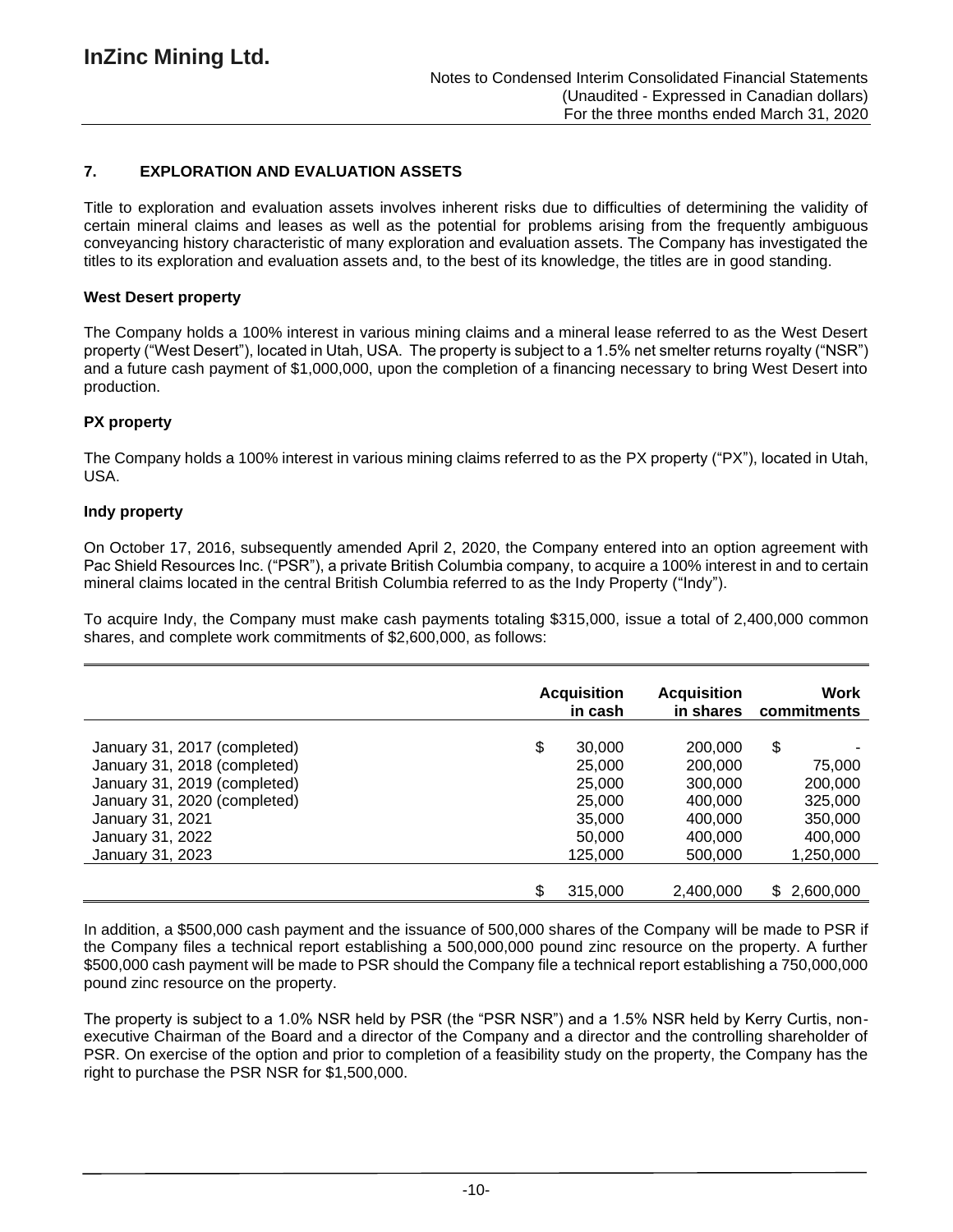# **7. EXPLORATION AND EVALUATION ASSETS** (cont'd…)

The following table represents expenditures incurred on the exploration and evaluation assets during the three months ended March 31, 2020:

|                                                                                              | <b>West Desert</b> | <b>PX</b>    | <b>Indy</b>   | Total         |
|----------------------------------------------------------------------------------------------|--------------------|--------------|---------------|---------------|
| <b>Acquisition costs</b>                                                                     |                    |              |               |               |
| Balance, December 31, 2019                                                                   | \$<br>394,127      | 35,066<br>\$ | \$<br>185,763 | \$<br>614,956 |
| Additions during the period:                                                                 |                    |              |               |               |
| Cash payments                                                                                |                    |              | 25,000        | 25,000        |
| Shares issued                                                                                |                    |              | 8,000         | 8,000         |
|                                                                                              |                    |              | 33,000        | 33,000        |
| Balance, March 31, 2020                                                                      | 394,127            | 35,066       | 218,763       | 647,956       |
| Deferred exploration costs                                                                   |                    |              |               |               |
| Balance, December 31, 2019                                                                   | 7,003,002          | 84,689       | 1,049,920     | 8,137,611     |
| Additions during the period:                                                                 |                    |              |               |               |
| Analytical                                                                                   | 222                |              |               | 222           |
| Claims maintenance                                                                           | 201                |              |               | 201           |
| Equipment and supplies                                                                       | 1,093              |              |               | 1,093         |
| Personnel                                                                                    |                    |              | 750           | 750           |
| Room and board                                                                               | 292                |              | 500           | 792           |
|                                                                                              | 1,808              |              | 1,250         | 3,058         |
| Balance, March 31, 2020                                                                      | 7,004,810          | 84,689       | 1,051,170     | 8,140,669     |
| <b>BC</b> mineral exploration tax credit<br>Balance, December 31, 2019 and<br>March 31, 2020 |                    |              | (220, 715)    | (220,715)     |
| <b>Total, March 31, 2020</b>                                                                 | \$7,398,937        | 119,755<br>S | \$1,049,218   | \$8,567,910   |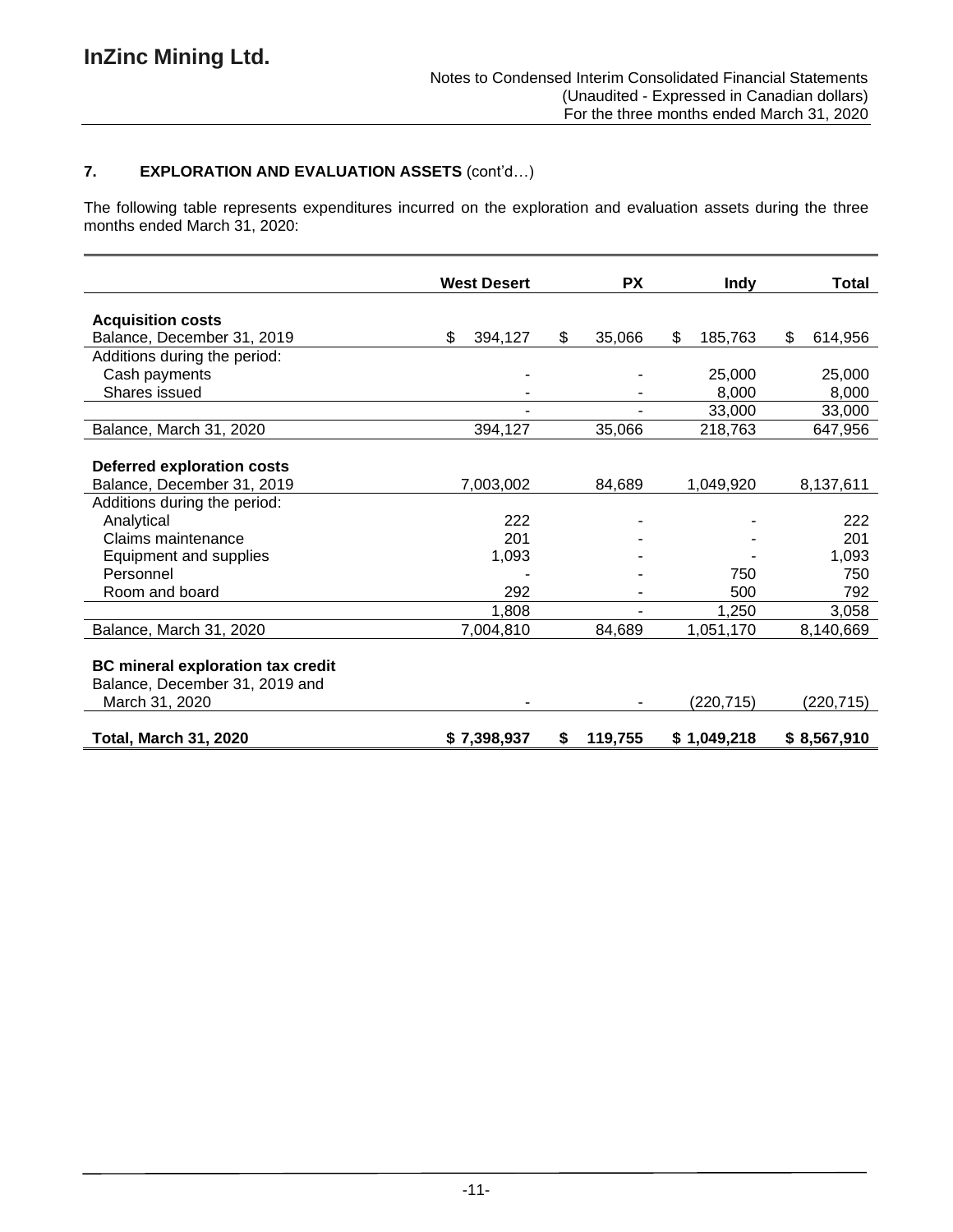# **7. EXPLORATION AND EVALUATION ASSETS** (cont'd…)

The following table represents expenditures incurred on the exploration and evaluation assets during the year ended December 31, 2019:

|                                          | <b>West Desert</b> | <b>PX</b>     | Indy          | Total         |
|------------------------------------------|--------------------|---------------|---------------|---------------|
| <b>Acquisition costs</b>                 |                    |               |               |               |
| Balance, December 31, 2018               | \$<br>394,127      | \$<br>35,066  | \$<br>148,763 | \$<br>577,956 |
| Additions during the year:               |                    |               |               |               |
| Cash payments                            |                    |               | 25,000        | 25,000        |
| Shares issued                            |                    |               | 12,000        | 12,000        |
|                                          |                    |               | 37,000        | 37,000        |
| Balance, December 31, 2019               | 394,127            | 35,066        | 185,763       | 614,956       |
|                                          |                    |               |               |               |
| <b>Deferred exploration costs</b>        |                    |               |               |               |
| Balance, December 31, 2018               | 6,943,949          | 72,846        | 735,716       | 7,752,511     |
| Additions during the year:               |                    |               |               |               |
| Air support                              |                    |               | 35,416        | 35,416        |
| Analytical                               |                    |               | 18,447        | 18,447        |
| Claims maintenance                       | 48,265             | 11,843        |               | 60,108        |
| Communication                            | 1,433              |               | 1,843         | 3,276         |
| Drilling                                 |                    |               | 75,230        | 75,230        |
| Engineering                              |                    |               | 14,035        | 14,035        |
| <b>Equipment and supplies</b>            | 5,709              |               | 17,516        | 23,225        |
| Geochemistry                             |                    |               | 3,400         | 3,400         |
| Personnel                                | 2,388              |               | 117,389       | 119,777       |
| Room and board                           | 1,258              |               | 28,156        | 29,414        |
| Travel                                   |                    |               | 2,772         | 2,772         |
|                                          | 59,053             | 11,843        | 314,204       | 385,100       |
| Balance, December 31, 2019               | 7,003,002          | 84,689        | 1,049,920     | 8,137,611     |
|                                          |                    |               |               |               |
| <b>BC mineral exploration tax credit</b> |                    |               |               |               |
| Balance, December 31, 2018               |                    |               | (22, 805)     | (22, 805)     |
| Additions during the year:               |                    |               |               |               |
| Cash received                            |                    |               | (197, 910)    | (197, 910)    |
| Balance, December 31, 2019               |                    |               | (220, 715)    | (220, 715)    |
| Total, December 31, 2019                 | \$7,397,129        | \$<br>119,755 | \$1,014,968   | \$8,531,852   |

#### **Reclamation deposits**

As at March 31, 2020, the Company has reclamation deposits of \$134,405 (December 31, 2019 - \$123,461) to cover potential disturbances on West Desert and has reclamation deposits of \$40,000 (December 31, 2019 - \$40,000) to cover potential disturbances on Indy.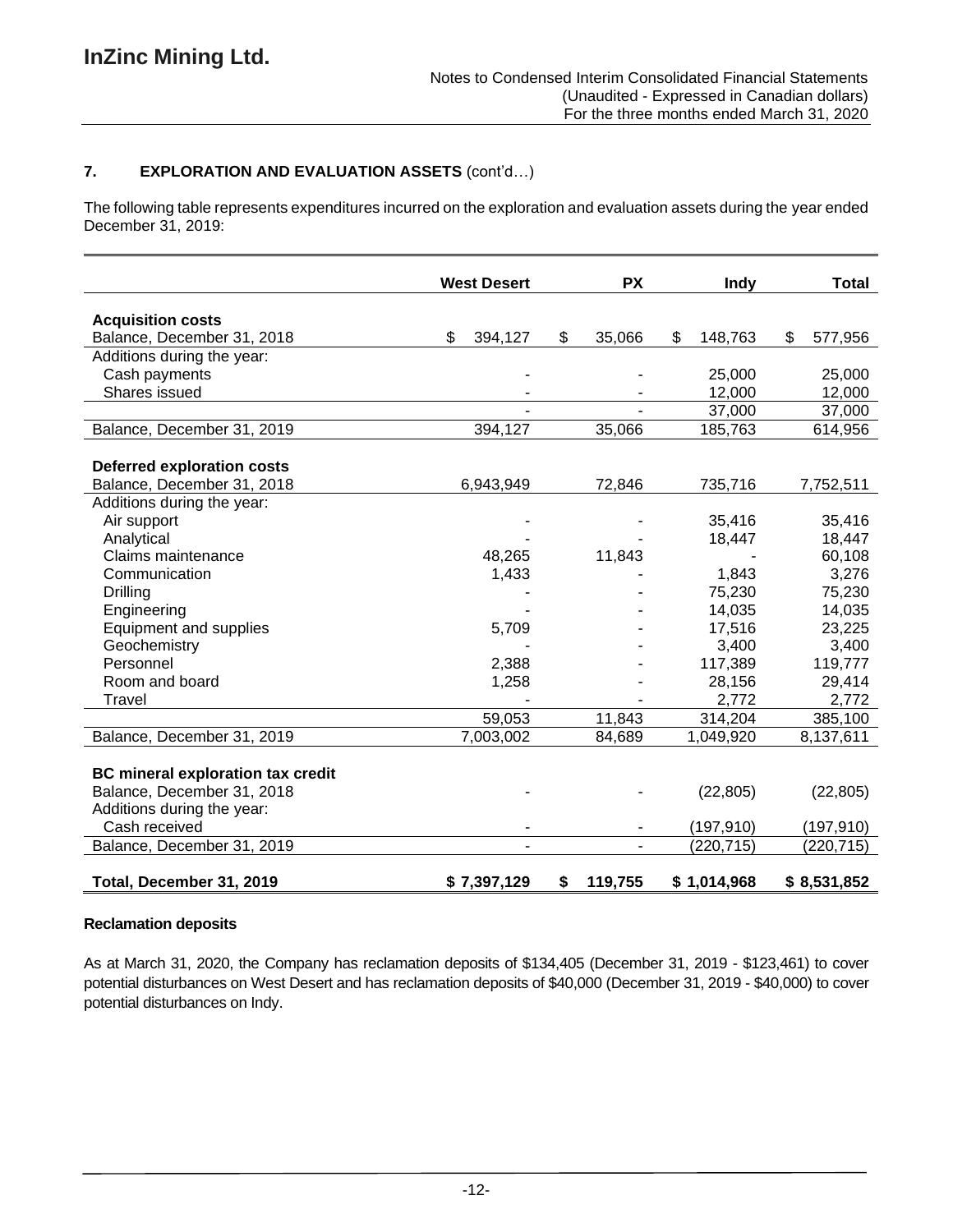# **8. ACCOUNTS PAYABLE AND ACCRUED LIABILITIES**

Accounts payable and accrued liabilities are comprised of the following:

|                                                                        |   | March<br>31, 2020         |     | December<br>31, 2019     |
|------------------------------------------------------------------------|---|---------------------------|-----|--------------------------|
| Trade payables<br><b>Accrued liabilities</b><br>Due to related parties | S | 12,641<br>10,000<br>1,263 | \$  | 9,771<br>20,000<br>1,147 |
|                                                                        |   | 23,904                    | \$. | 30,918                   |

### **9. SHARE CAPITAL AND RESERVES**

#### **Authorized share capital**

The Company has authorized share capital of unlimited common shares without par value.

#### **Issued share capital**

During the three months ended March 31, 2020, the Company issued:

i. 400,000 common shares, valued at \$8,000, pursuant to the Indy option agreement (Note 7).

During the three months ended March 31, 2019, there were no common shares issued.

#### **Stock options**

The Company grants stock options to employees and consultants as compensation for services, pursuant to its incentive Share Option Plan (the "Plan"). Options issued must have an exercise price greater than or equal to the "Discounted Market Price" of the Company's stock on the grant date. Options have a maximum expiry period of up to five years from the grant date and vest at such time as may be determined by the Board of Directors at the date of the grant. Options granted to consultants performing investor relations activities shall vest in stages over a 12 month period with a maximum of one-quarter of the options vesting in any three month period. The number of options that may be issued under the Plan is limited to no more than 10% of the Company's issued and outstanding shares on the grant date.

During the three months ended March 31, 2020, the Company granted Nil (2019 - Nil) incentive stock options to directors, officers, and consultants, with various vesting provisions. During the three months ended March 31, 2020, the Company expensed \$7,082 (2019 - \$1,259), which was recorded in share-based compensation.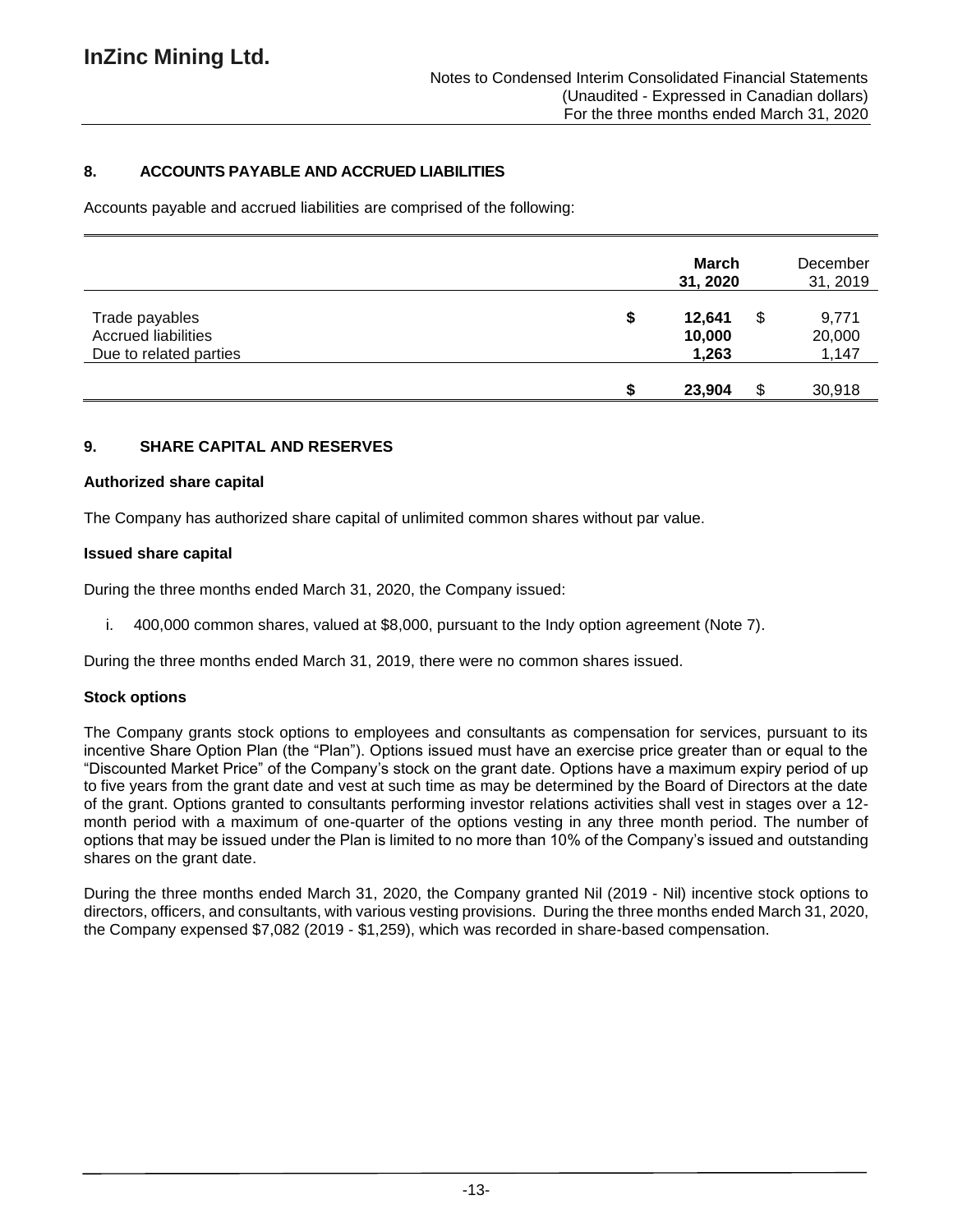# **9. SHARE CAPITAL AND RESERVES** (cont'd…)

# **Stock options** (cont'd…)

Option transactions are summarized as follows:

|                                                | Number of<br>options   |     | Weighted<br>average<br>exercise price |
|------------------------------------------------|------------------------|-----|---------------------------------------|
| Balance - December 31, 2018<br>Granted         | 7,130,000<br>2,350,000 | \$  | 0.12<br>0.05                          |
| Balance - December 31, 2019 and March 31, 2020 | 9,480,000              | \$. | 0.10                                  |
| Exercisable - March 31, 2020                   | 8,305,000              | \$  | 0.11                                  |

Options outstanding as at March 31, 2020 are as follows:

| <b>Number of options</b> | <b>Exercise price</b> | <b>Expiry date</b> | <b>Contractual life</b><br>remaining (years) |
|--------------------------|-----------------------|--------------------|----------------------------------------------|
|                          |                       |                    |                                              |
| 1,500,000                | \$<br>0.135           | May 31, 2020       | 0.17                                         |
| 1,300,000                | 0.13                  | December 20, 2020  | 0.72                                         |
| 200,000                  | 0.22                  | January 30, 2021   | 0.84                                         |
| 2,650,000                | 0.09                  | May 31, 2021       | 1.17                                         |
| 500,000                  | 0.11                  | June 21, 2021      | 1.22                                         |
| 2,350,000                | 0.05                  | May 30, 2022       | 2.16                                         |
| 980,000                  | 0.12                  | October 11, 2022   | 2.53                                         |
|                          |                       |                    |                                              |
| 9,480,000                |                       |                    | 1.33(1)                                      |

(1) weighted average

### **Warrants**

Warrant transactions are summarized as follows:

|                                                   | Number of<br>warrants                   | Weighted<br>average<br>exercise price |
|---------------------------------------------------|-----------------------------------------|---------------------------------------|
| Balance - December 31, 2018<br>Granted<br>Expired | 19,315,600<br>3,080,000<br>(19,315,600) | \$<br>0.15<br>0.09<br>0.15            |
| Balance - December 31, 2019 and March 31, 2020    | 3,080,000                               | S<br>0.09                             |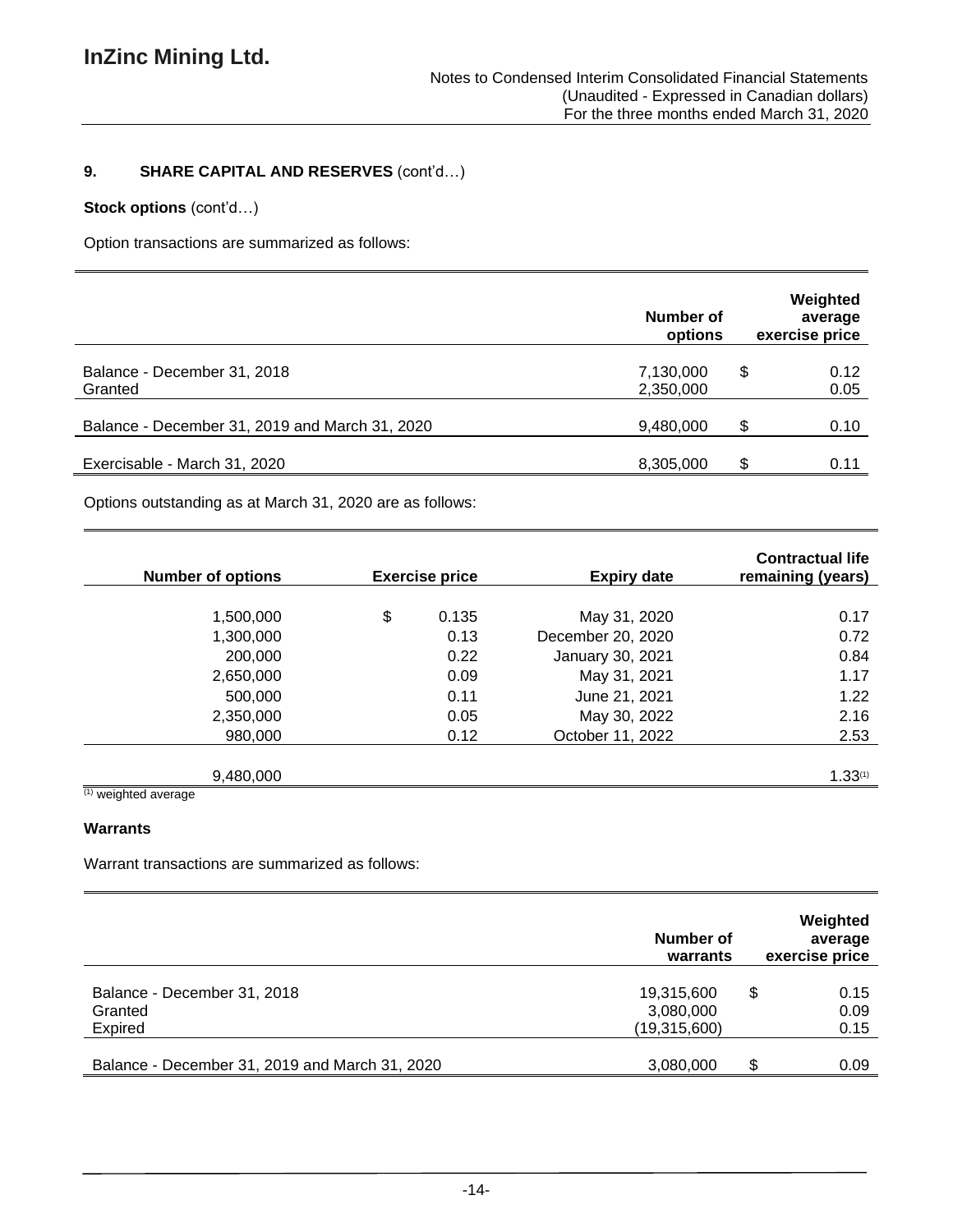### **9. SHARE CAPITAL AND RESERVES** (cont'd…)

#### **Warrants** (cont'd…)

Warrants outstanding as at March 31, 2020 are as follows:

| <b>Number of warrants</b>             | <b>Exercise price</b> | <b>Expiry date</b> | <b>Contractual life</b><br>remaining (years) |
|---------------------------------------|-----------------------|--------------------|----------------------------------------------|
|                                       |                       |                    |                                              |
| 2,750,000                             | \$<br>0.10            | May 29, 2021       | 1.16                                         |
| 330,000                               | 0.05                  | May 29, 2021       | 1.16                                         |
|                                       |                       |                    |                                              |
| 3,080,000                             |                       |                    | $1.16^{(1)}$                                 |
| $(1)$ and also all second as $\alpha$ |                       |                    |                                              |

(1) weighted average

# **10. RELATED PARTY TRANSACTIONS**

The Company defines key management personnel as its directors and officers. The Company entered into the following transactions with key management personnel:

|                                               | For the three<br>months ended<br>March 31, 2020 |                |    | For the three<br>months ended<br>March 31, 2019 |
|-----------------------------------------------|-------------------------------------------------|----------------|----|-------------------------------------------------|
| Professional fees<br>Share-based compensation | S                                               | 3,000<br>4,524 |    | 7,500                                           |
|                                               |                                                 | 7.524          | J. | 7,500                                           |

As at March 31, 2020, included in accounts payable and accrued liabilities are amounts owing to related parties of \$1,263 (December 31, 2019 - \$1,147).

# **11. SUPPLEMENTAL DISCLOSURE WITH RESPECT TO CASH FLOWS**

During the three months ended March 31, 2020, the Company's significant non-cash transactions consisted of:

- i. shares issued for acquisition of exploration and evaluation assets of \$8,000;
- ii. change in fair market value of marketable securities of \$146; and
- iii. exploration and evaluation assets recorded in accounts payable and accrued liabilities of \$97.

For the three months ended March 31, 2019, the Company's significant non-cash transactions consisted of:

- i. change in fair market value of marketable securities of \$375; and
- ii. exploration and evaluation assets recorded in accounts payable and accrued liabilities of \$12,666.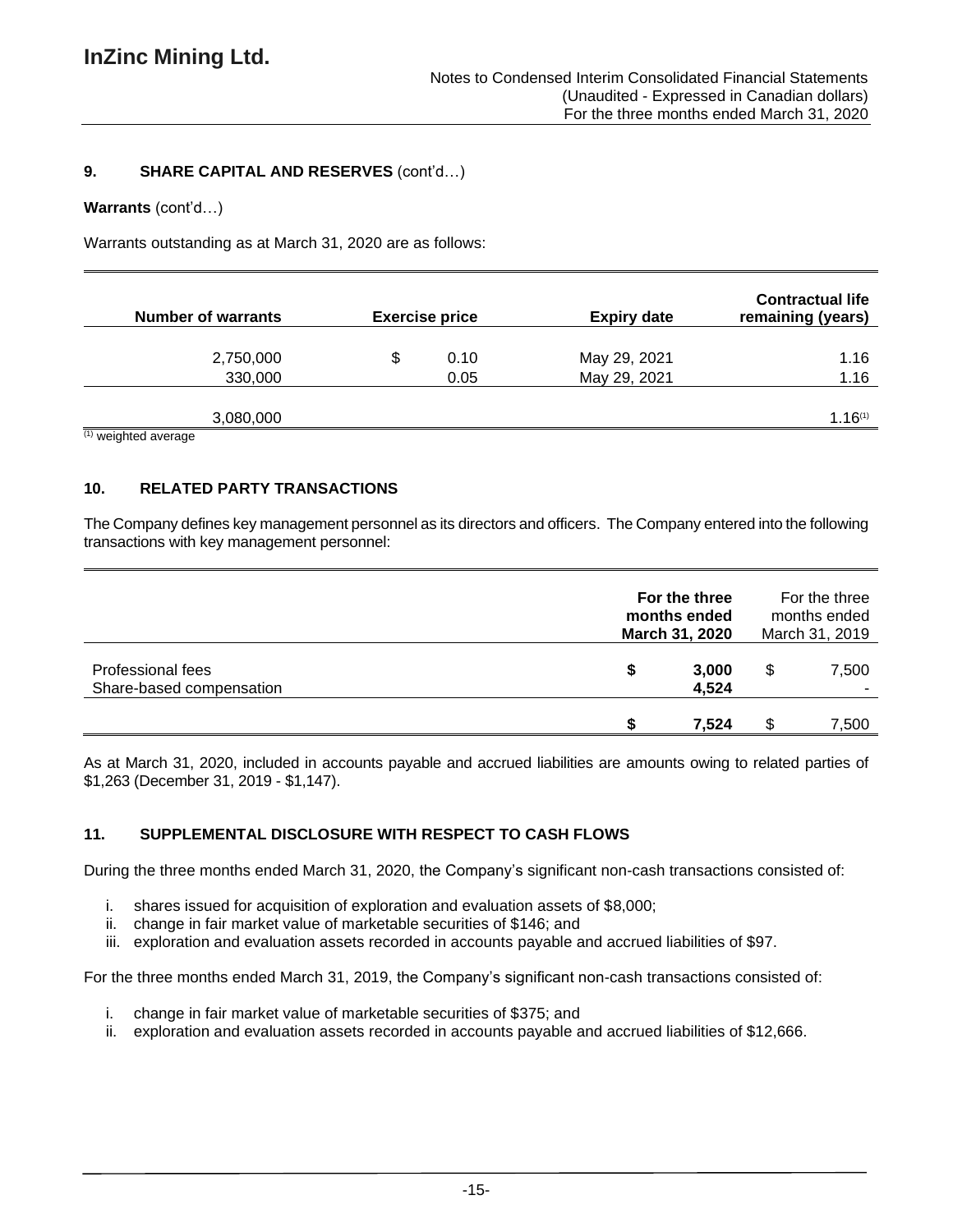# **12. SEGMENTED INFORMATION**

The Company operates in one industry segment being the acquisition and exploration of mineral exploration and evaluation assets. The total assets attributable to the geographical locations relate primarily to exploration and evaluation assets and are all located as follows:

| <b>March 31, 2020</b>             | <b>United States</b> | Canada          | Total     |
|-----------------------------------|----------------------|-----------------|-----------|
| Exploration and evaluation assets | 7,518,692<br>S       | 1,049,218<br>S. | 8,567,910 |
| December 31, 2019                 | <b>United States</b> | Canada          | Total     |
| Exploration and evaluation assets | 7,516,884<br>S.      | 1,014,968       | 8,531,852 |

### **13. FINANCIAL INSTRUMENTS AND RISK MANAGEMENT**

Financial instruments measured at fair value are classified into one of three levels in the fair value hierarchy according to the relative reliability of the inputs used to estimate the fair values. The three levels of the fair value hierarchy are:

- Level 1 Unadjusted quoted prices in active markets for identical assets or liabilities;
- Level 2- Inputs other than quoted prices that are observable for the asset or liability either directly or indirectly; and
- Level 3 Inputs that are not based on observable market data.

Cash and marketable securities are measured at fair value using level 1 inputs. The value of receivables, reclamation deposits, and accounts payable and accrued liabilities approximates their carrying values.

#### **Financial risk factors**

The Company is exposed to a variety of financial risks by virtue of its activities including credit, liquidity, interest rate, foreign currency, and price risk.

#### Credit risk

The Company is exposed to industry credit risks arising from its cash holdings and receivables. The Company manages credit risk by placing cash with major Canadian financial institutions. The Company's receivables are due from the Federal Government of Canada. Management believes that credit risk related to these amounts is nominal.

#### Liquidity risk

Liquidity risk is the risk that the Company will not have sufficient funds to meet its financial obligations when they are due. To manage liquidity risk, the Company reviews additional sources of capital and financing to continue its operations and discharge its commitments as they become due.

#### Interest rate risk

Interest rate risk is the risk that the fair value of future cash flows of a financial instrument will fluctuate because of changes in market interest rates. The Company is not exposed to interest rate risk as it does not have any significant financial instruments with interest rates, with the exception of cash. Interest earned on cash is based on prevailing bank account interest rates, which may fluctuate. A 1% change in interest rates would result in a nominal difference for the three months ended March 31, 2020.